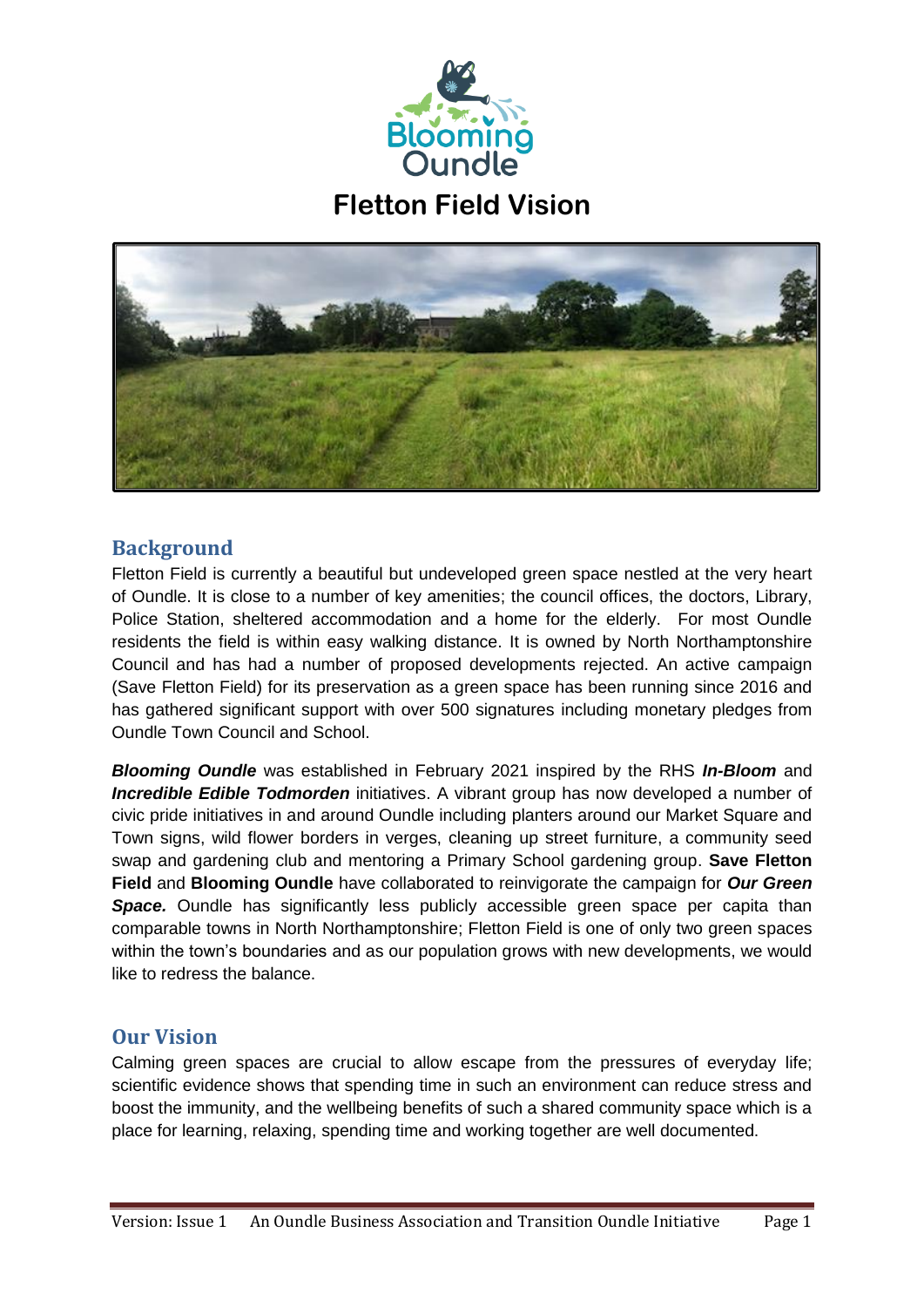

Our vision has been developed with input from the Oundle community, so it is designed to have broad appeal. It's ambitious, but why not; others have done it, Kettering Green Patch for instance. Over time, with the support of our local council and elected county councillors, and our community we can achieve our goals. Our Vision is;

### **Queens Green Canopy**

Next year in celebration of Platinum Jubilee her Majesty has invited people to plant trees. As a community activity we will invite local schools and youth groups to partake in planting trees requested from The Woodland Trust. To hasten progress we will also approach our local garden centres for some more mature specimens. We will engage specialist knowledge to ensure that we only plant trees that are suitable for the space and our changing climate. A section of the planting will include orchard species to act as a community fruit garden. Over the May Bank Holiday weekend in 2022 we will have a community picnic to celebrate our Queens 70 year rule.

#### **Wildlife Garden Zone**

Curated by local naturalists, an area will be designated to specifically encourage wildlife, such as wildflower meadow, bug hotels, bird boxes and hedgehog shelters. Information panels will highlight the lifecycles of various creatures will be erected; schools and community groups will be encouraged to visit contribute and learn about our impact on the environment and how to protect it.

#### **Raised Bed Garden**

To enable the elderly or disabled to take part in gardening activity a series of raised beds will be established that can be managed from a sitting position. There will be a mixture of vegetable growing and flower borders and educational sessions for those new to gardening.

### **Memorial Sensory Garden Zone**

In memory of those lost in our current crisis we will create a beacon, a place to stimulate the senses see, feel, smell, hear, there will be colour galore, surface features to touch and feel texture, scented plants and a variety of wind chimes, maybe a wooden glockenspiel. Local youth groups will be asked to create maybe a Gaudi dragon mosaic. Local poets will be asked to pen verses in memory of those lost that will be set in stone for perpetuity.

### **Sculpture and Art**

Local artists will be asked to contribute sculptures that could be dotted around the park. There will be a variety of both fixed and displays that change. An annual exhibition / sale will be established around the grassed picnic zone using pop up gazebos and the covered seating area.

### **Wheelchair, Walking Trail, Fitness Circuit**

Throughout the various garden zones a winding all weather gravel trail will enable access. Benches, (maybe be sponsored as a memory of a lost one) with wheelchair parking alongside will provide areas for quiet contemplation. An exercise circuit with instructions and appropriate equipment to encourage health and well-being will be established. Gated access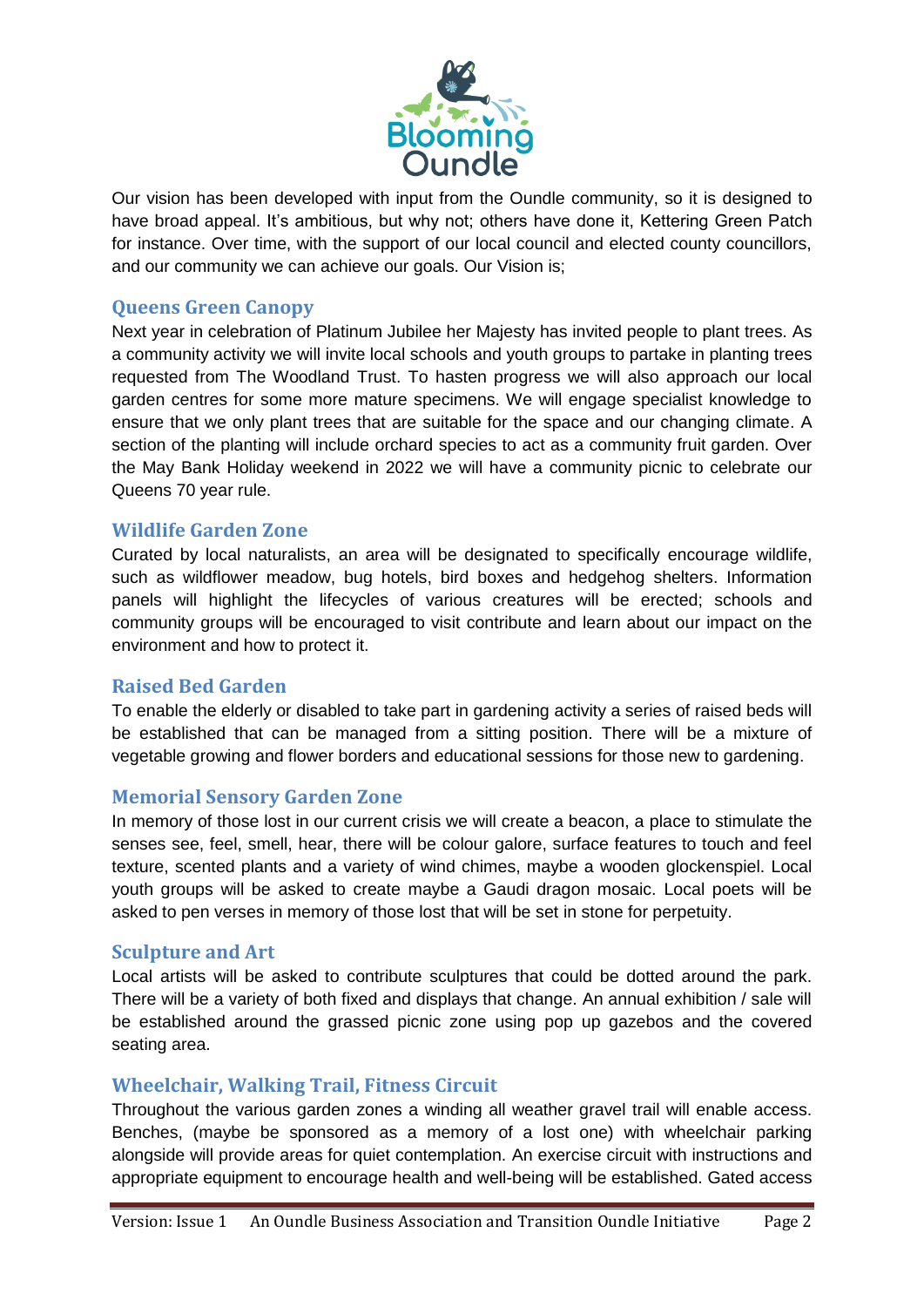

from Abbott House for the elderly will be explored as a possibility. This is the only public area in Oundle that is not bounded by a road making it safe and quiet for dog walkers and young children alike.

## **Community Picnic Zone/Exercise area**

A grass area probably similar to that that exists today will include a number of picnic benches, so that visitors can enjoy the space and have a meal when they visit. This area will also be available for the audience for outdoor performances where they can bring their own picnic chairs. There are a number of local yoga and tai chi groups that in the summer seek quiet outdoor spaces to educate their classes in a relaxed cool ambiance.

## **Covered Seating / Performance Area**

This will be a multipurpose building that will be positioned bordering the Picnic Zone. Somewhere to shelter when it rains but also a stage that local bands could perform or an outdoor theatrical performance could take place, Scouts and Guides can meet. This could include public conveniences changing room, gear storage for local community groups and tool storage for maintenance. Local Architects will be invited to submit their ideas to a community competition based on a brief established by the project.

### **Amenities**

With increased public usage there will be a need to provide litter and doggie poo bins, cycle racks, a low maintenance building and public conveniences and the use of 'sustainable', environmentally sound technologies to build them will be explored. Local visitors will be encouraged to ride or walk to the Field and there is limited parking on Glapthorn Road. Most events would take place outside of normal business hours so parking at the Council Offices, the Library and permission will be sought to use the Doctors Surgery car park. Access ways from Glapthorn Road and from the council offices need to be formally established. To enable equipment unloading at the performance area and grassed space, a wider gravel path to the council office entrance will be created.

## **Next Steps**

**.** 

Developing a vision is relatively easy; delivering will require significant funding, resource, time, effort and buy in from key stakeholders. It is critical to persuade North Northamptonshire Council that this community asset; once owned by Oundle  $<sup>1</sup>$ , but given at</sup> no cost to County Council be re-established as an asset for the express use of Oundle residents as *our green space*. We will develop a robust plan and management team is established to implement this ambitious project. So our next steps are:-

1. Set up a meeting with the key decision makers at County Council to confirm that our time and effort to do this will be supported and not wasted.

 $^1$  Owned by Guardians of the Poor in Oundle 1899 and was used as allotments for the workhouse, title passed to Northamptonshire County council at no cost under the local government act in 1929.